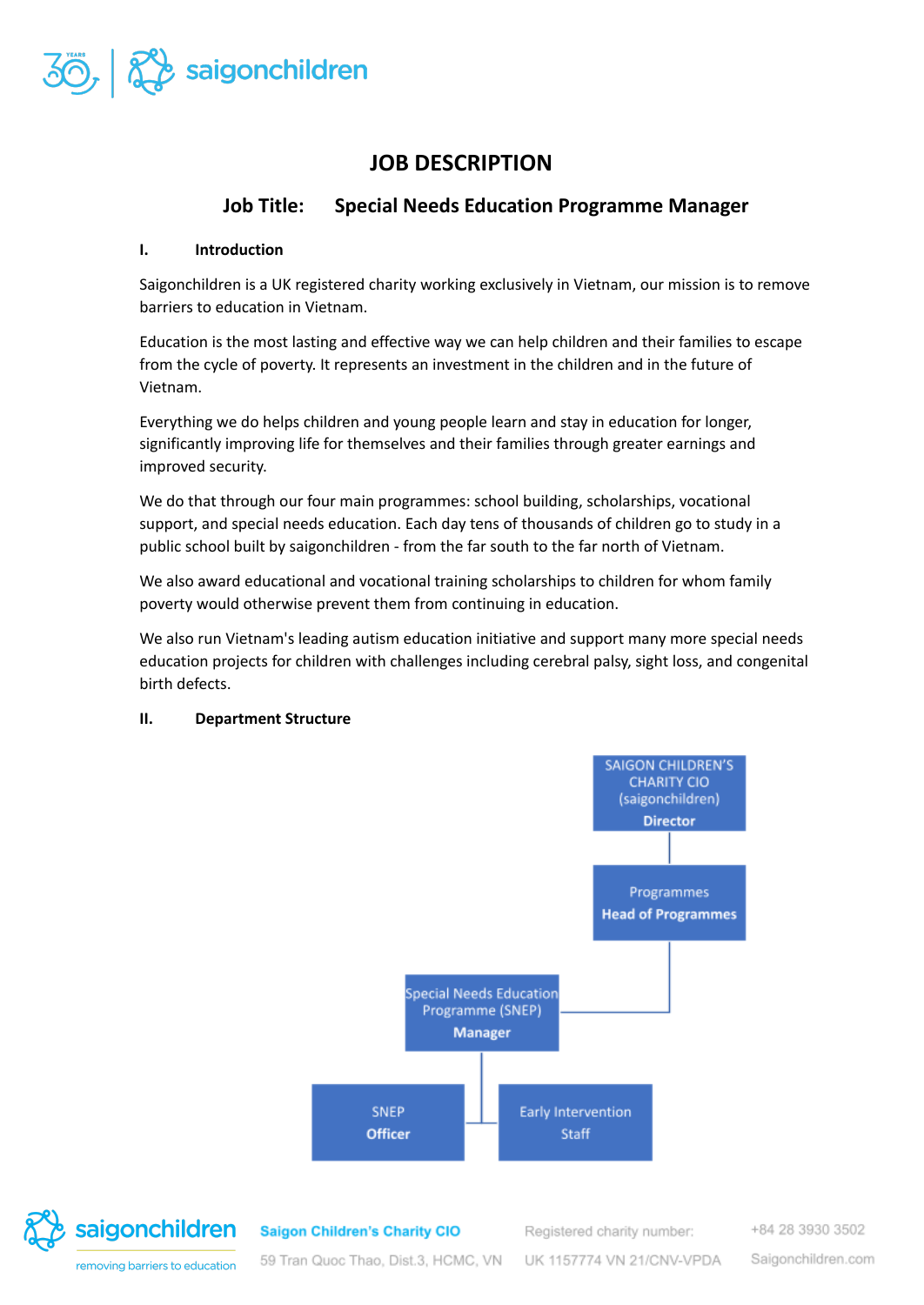

#### **III. Description**

# **1. Function/ Title**

Special Needs Education Programme (SNEP) Manager

# **2. Accountable to:**

The SNEP Manager reports to Head of Programmes. (HoP)

# **3. Main Responsibilities:**

Be responsible for the overall proper management and development of SNEP

# **4. Specific Responsibilities:**

# **4.1 Project Planning, Implementation, Monitoring & Evaluation**

- Ensure that all activities of SNEP are implemented in accordance with saigonchildren's strategic aims.
- In partnership with key stakeholders, be responsible for identifying and assessing challenges that hinder children with special needs from the accessing appropriate education and developing their full potential and propose initiatives and action plans that can help children overcome such challenges.
- Produce a timely strategic plan, operational plan, and annual budget for the programme.
- Ensure that all projects in SNEP are well managed in accordance with the Project Cycle Management Tools.
- Evaluate the effectiveness, efficiency and the relevance of each project; draw conclusions and propose necessary and appropriate adjustments for better project implementation.
- Produce project proposals for fundraising purposes.
- Build and maintain a national network of contacts to develop the programme, including a major focus on autism education

# **4.2 Financial Management**

● Ensure that the financial situation of SNEP is well managed; the annual budget is developed and used properly for project activities; and expenditure is followed up closely.

# **4.3 Feed-back, Information Sharing, Reporting, Consultation**

- Ensure that the sharing Information and Reporting mechanism within the programme and with local partners is maintained regularly.
- Provide feedback and share all information relevant to the programme periodically (directly in meetings or in writing) with the HoP.
- Submit monthly plan as well as its estimated budget, monthly narrative report and annual report to the HoP on time and with good quality.
- Make sure all information needed for reports to donors is collected and recorded during the year; produce reports to donors on time and with good quality.
- Make sure that all work results of the programme is well documented and well kept.
- Consult with HoP on policy matters and whenever advice is needed for planning, problem solving and/or sharing of ideas.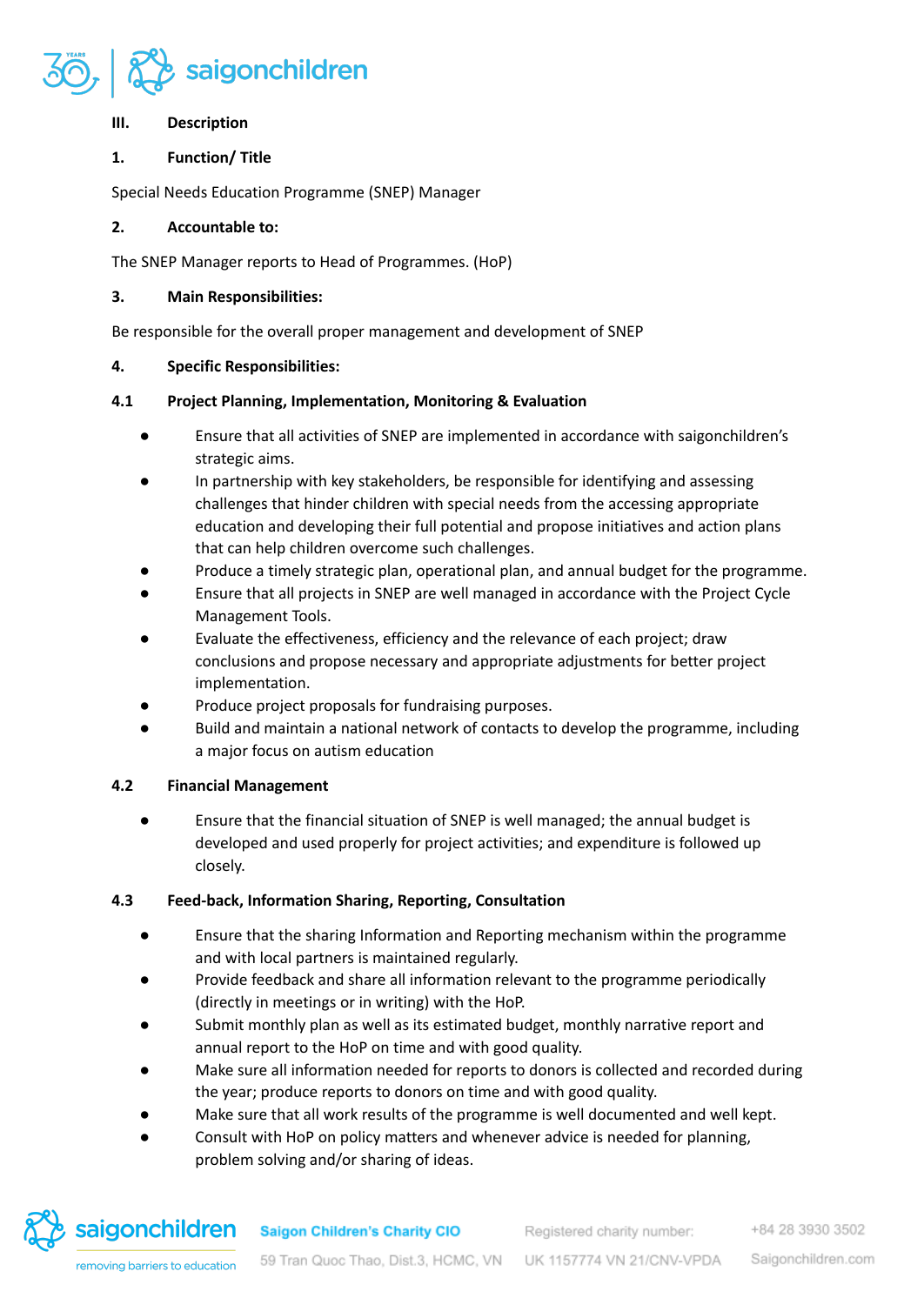

Provide information about the programme or about the projects timely to colleagues in saigonchildren team upon request for the purpose of accounting, fundraising and communication.

#### **4.4 Work with other stakeholders**

- Ensure the participation of local partners in local needs assessment; and in programme implementation at various localities; Keep good relationship with local partners.
- Engage with sponsors to share information, discuss project proposals and write reports.
- Work closely with the Head of Programmes to ensure that the scope and direction of each project is on schedule.
- Liaise with other specialists to ensure high-quality outcomes of projects.
- Work closely with the Fundraising team to keep them informed of the programme.
- Cooperate with the Communications team to promote the programme.

#### **4.5 Human Resource**

- Make sure programme team members receive appropriate training to improve their professional capacity based on the annual training needs assessment.
- Conduct yearly performance appraisal for programme team members.
- Delegate tasks to the SNEP officer(s) and provide relevant support to ensure all tasks are completed satisfactorily.
- Monitor work performance of staff.

#### **4.6 Special Tasks**

- Implement any special tasks that the HoP suggests providing that those tasks are appropriate and useful for the whole programme and that they are within an appropriate timeframe.
- Discuss, share information and report to the Director of Saigonchildren about programme issues upon request in the absence of the Head of Programmes.
- Meet donors for programme issues upon request in the absence of the Head of Programmes.

# **4.7 Child Protection Policy of Saigonchildren**

● Be alert to all kinds of child abuse and exploitation; report all identified cases of abuse, especially cases of children in the programme and discuss with the Head of Programmes how each case should be coped for the best protection and best benefits of the child; seek legal and other supports for the abused children/family.

# **IV. Requirements**

# **Minimum qualifications:**

- Education: Graduation from a college or university in the field of Special Education
- Experience: At least five (5) years of experience working in/with the field of special education; At least two (2) years of experience as a supervisor or team manager is preferred.

# **Other qualifications:**

- Experience in long-term project planning and strategy and project cycle management, especially projects in the field of disabilities.
- Strong knowledge of special education and best practice in the field of autism
- Highly organised; ability to support multiple projects at once and meet deadlines
- Excellent written and oral communication skills in Vietnamese and English